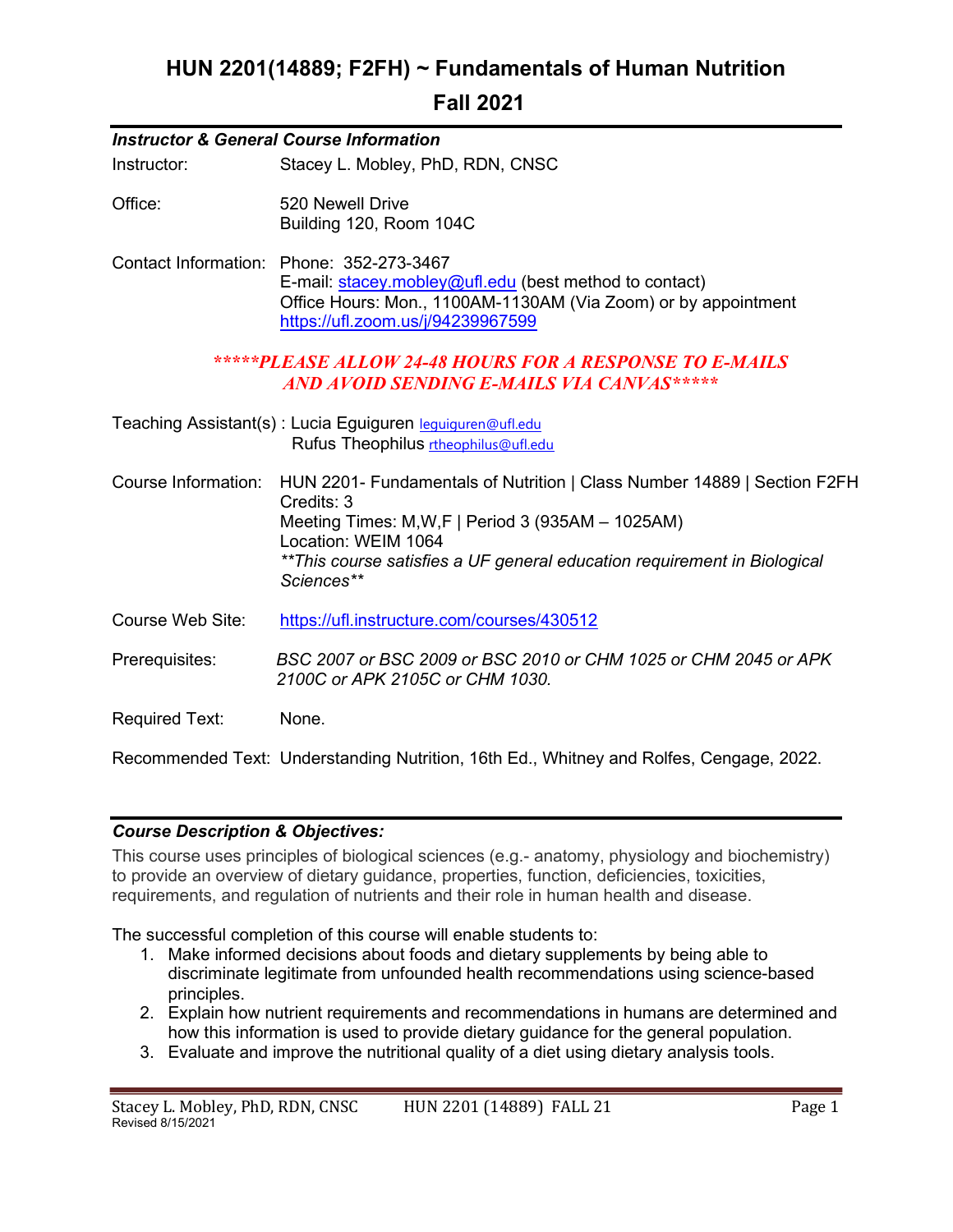- 4. Describe the food sources, chemical forms, digestion, absorption, function, utilization, deficiency, and toxicity of nutrients required by humans.
- 5. Discuss the relationship between diet, human health and chronic diseases such as obesity, diabetes, cardiovascular disease, hypertension, osteoporosis, cancer, etc.
- 6. Explain the concepts of energy balance and metabolism.

PowerPoint Slides, Videos, and Assignments will be posted in Canvas. It will be the student's responsibility to obtain these materials as they become available.

## Course Format:

The course will primarily be lecture format using PowerPoint presentations. However, there will be information given that will not be on the PowerPoint slides. Therefore, it is essential that you take detailed notes and attend classes!

Your final course grade will be derived from 2 homework assignment, 3 exams, 4 quizzes, and a CUMULATIVE final exam. Grades will be posted on Canvas. It is your responsibility to check for any discrepancies in points and report them to your instructor immediately. All exams will be in-class while quizzes will be given using Canvas (on-line).

## Assignments & Grading:

## Exams (100 points each) and Final Exam (200 points)

Three (3) exams and one (1) cumulative final exam are listed in the syllabus below. Exams will be valued equally at 100 points each and the CUMULATIVE final exam is 200 points. The format of all exams will consist of multiple-choice, true/false, and matching.

## Assignment (30 points each)

There will be two (2) assignments throughout the semester. Assignments will be posted to Canvas. These assignments will contribute 30 points each to your final course grade. Assignments should be submitted electronically in Canvas. Please be aware that due dates may be adjusted as needed based on lecture schedule.

#### Quizzes (10 points each)

There will be four (4) quizzes throughout the semester. Quizzes will be given in Canvas. The quizzes will contribute 40 points to your final course grade.

## ASSIGNMENTS WILL NOT BE ACCEPTED VIA E-MAIL!!!!!!!!!!!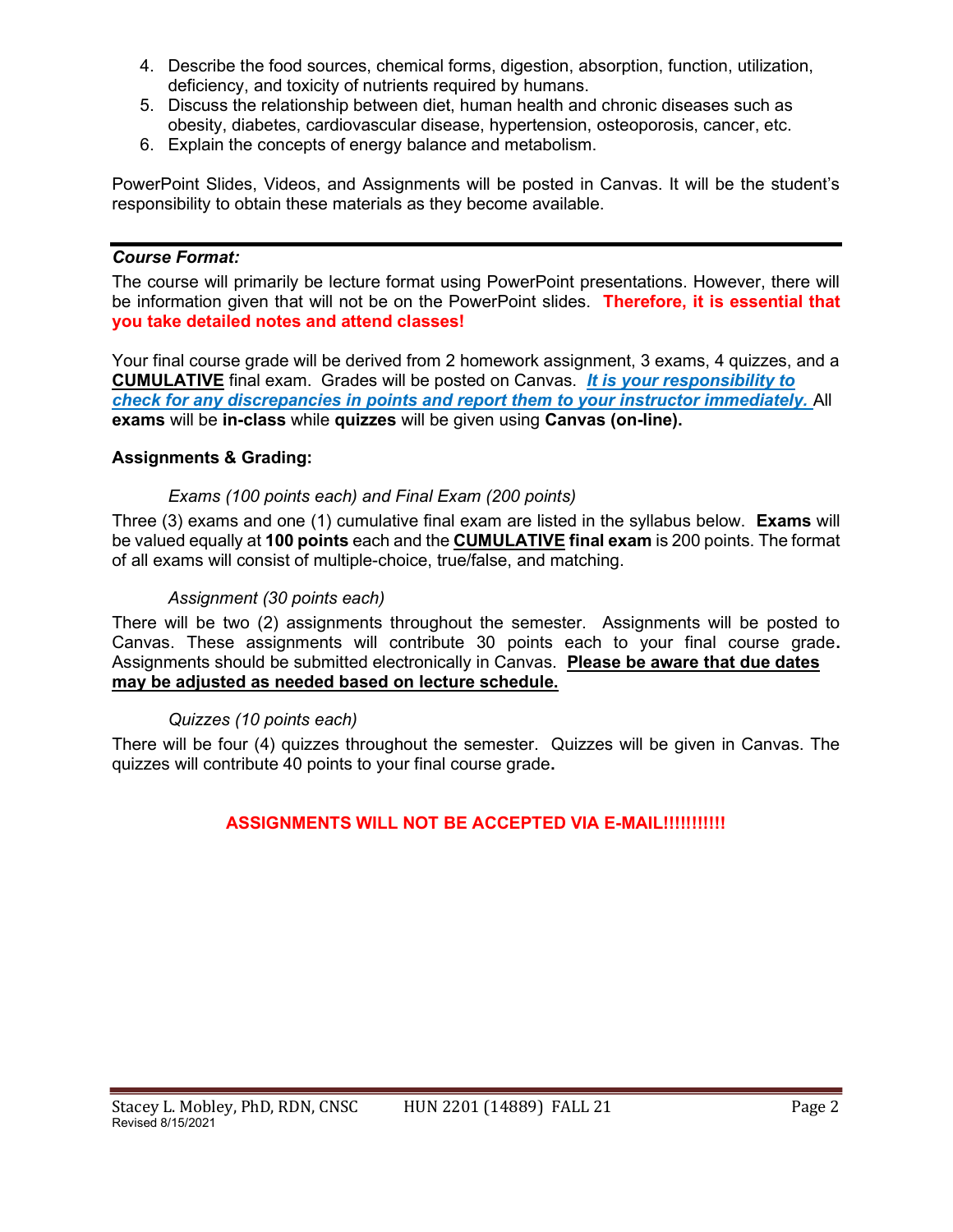Grading Scale & Record of Grades

## GRADING:

| Exams:                                               | Possible Pts. |  |  |
|------------------------------------------------------|---------------|--|--|
| 1. Exam #1(Fri., 9/17)                               | 100           |  |  |
| 2. Exam #2 (Fri., 10/15)                             | 100           |  |  |
| 3. Exam #3 (Fri., 11/19)                             | 100           |  |  |
| 4. Final Exam (Thurs., 12/16)                        | 200           |  |  |
| <b>Quizzes:</b>                                      |               |  |  |
| 1. Quiz 1 (Fri., 9/3)                                | 10            |  |  |
| 2. Quiz 2 (Fri., 10/1)                               | 10            |  |  |
| 3. Quiz 3 (Fri., 10/29)                              | 10            |  |  |
| 4. Quiz 4 (Fri., 11/12)                              | 10            |  |  |
| <b>Assignments:</b>                                  |               |  |  |
| 1. Assignment #1 (Diet Analysis): Due (Sun., 9/12)   | 30            |  |  |
| 2. Assignment #2 (Energy Balance): Due (Sun., 10/24) | 30            |  |  |
| <b>Possible Bonus Points (Extra Credit):</b>         |               |  |  |
| <b>TOTAL POINTS</b>                                  | 600           |  |  |

\*\*\*\*Extra credit may be giving at the discretion of the professor or TA throughout the semester. The extra points that you earned will be added to the total points that you earned\*\*\*\*\*\*

Grades and Grade Points: For information on current UF policies for assigning grade points, see https://catalog.ufl.edu/ugrad/current/regulations/info/grades.aspx

## GRADING SCALE

| Grade          | $\%$       |   | Grade | %         |
|----------------|------------|---|-------|-----------|
| А              | $93 - 100$ |   |       | 73 - 76   |
| А-             | $90 - 92$  |   | $C -$ | $70 - 72$ |
| $B+$           | $87 - 89$  |   | D+    | $67 - 69$ |
| B              | $83 - 86$  | D |       | $63 - 66$ |
| <b>B-</b>      | $80 - 82$  |   | D-    | $60 - 62$ |
| $\overline{C}$ | $77 - 79$  | Е |       | <60       |

FINAL COURSE GRADES ARE NOT NEGOTIABLE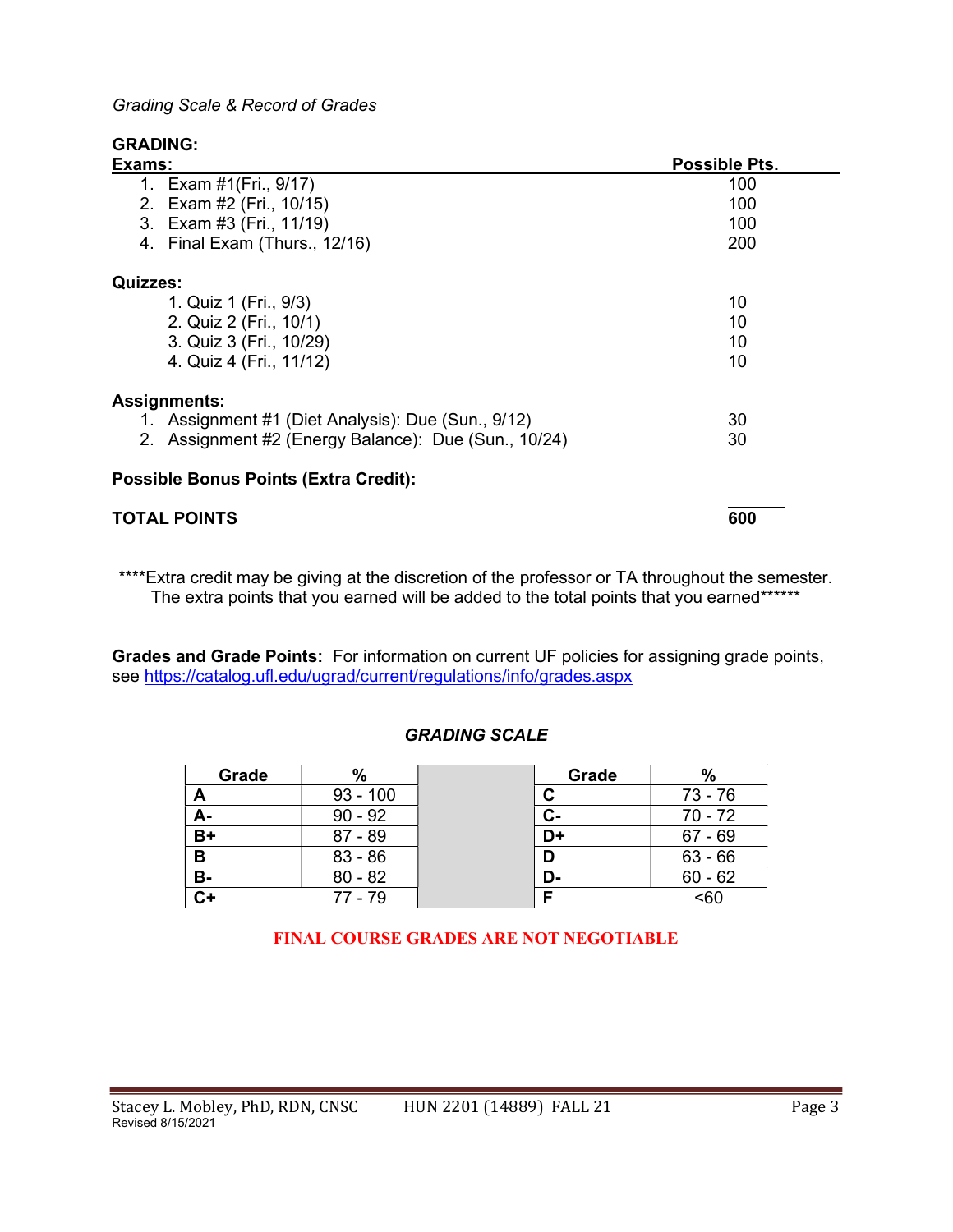#### Course Policies

Assignment Grading: Please keep a copy of all of your assignments in the event there is a technological error. Please contact a teaching assistant first if you have a question about an assignment grade. If there are still questions, the project will be given to the instructor for a re-grade. However, the entire project will be re-graded and may result in a lower grade. If you choose to compare your project grade to another student's project grade then both projects need to be submitted for re-grading.

#### Late Policy

Students are expected to submit all assignments on time. All assignments will be submitted electronically in Canvas. Assignments not turned in at this time will be subject to a 5% late penalty. In addition, a penalty of 10% will be imposed for each day that the assignment is late. Late assignments will be accepted at the discretion of the instructor.

"The Rules" during Exams and Quizzes: All exams will be in-class. Exams are closed-book so STUDY YOUR NOTES frequently. You will have at least 50 minutes to complete the exam. Once you begin, you must finish it within the allotted time frame. Quizzes will be given in Canvas (on-line).

For those of you who have special accommodations, you must notify me ASAP so I can clarify them and make the proper accommodations.

## Exam Make-Up Policy

Make-up exams may not be provided unless there are extenuating circumstances (e.g. illness, medical, death in family, etc). In which case, contact your **instructor** *immediately by* e-mail (stacey.mobley@ufl.edu) to discuss the situation and to make suitable arrangements for a makeup exam – appropriate documentation of the absence must be provided in order to receive a make-up exam. The make-up exam may be essay.

If you must miss an exam due to a University-approved reason (e.g. university sanctioned athletics, competition,), you may complete the exam **after** your absence if documentation of the anticipated absence is provided to your instructor. The scheduled make-up exam (date and time) is at the discretion of Dr. Mobley. Contact your instructor well in advance to coordinate a mutually convenient alternative exam time.

#### Email

Throughout the semester, your instructor may communicate important information to the class via e-mail. Importantly, the e-mail address on file with UF (@uufl.edu) will be used for all communications. If you use other e-mail accounts (yahoo, hotmail, gmail, etc), be sure to check your UF e-mail regularly or set-up e-mail forwarding on the university system. Please avoid sending your instructor any messages through Canvas because he does not check those on a frequent basis.

#### Academic Integrity

All work must be done individually. There are no group projects, quizzes or exams in this course. NO project or open-ended question should mimic another.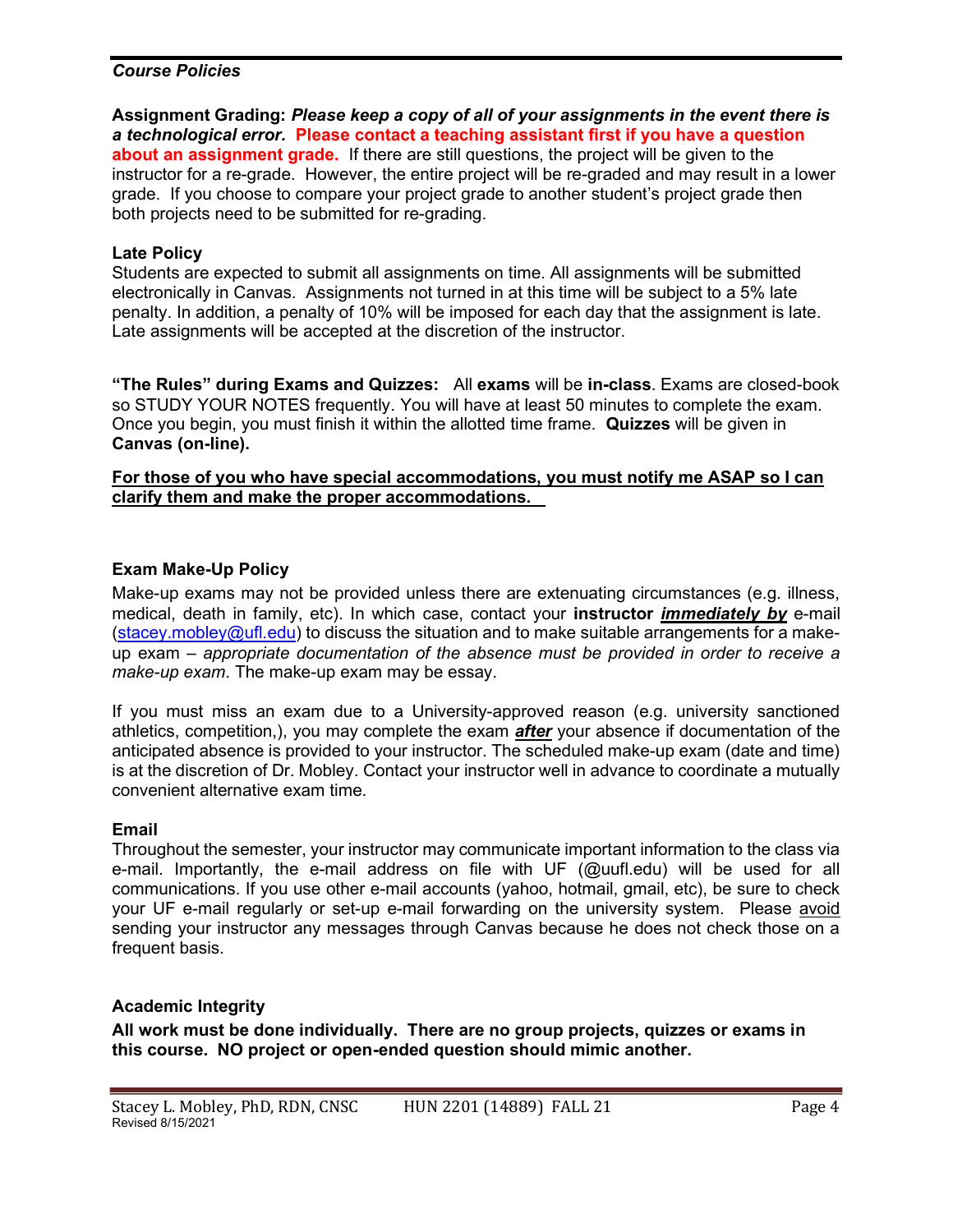All students are expected to follow the UF student code of conduct with regard to academic honesty. Academic misconduct is dishonest or unethical academic behavior that includes, but is not limited, to misrepresenting mastery in an academic area (e.g., cheating), intentionally or knowingly failing to properly credit information, research or ideas to their rightful originators or representing such information, research or ideas as your own (e.g., plagiarism). Any violations or breaches of academic integrity will be reported and dealt with by the Dean of Students Office for consideration of disciplinary action.

Online Course Evaluation Process: Students are expected to provide professional and respectful feedback on the quality of instruction in this course by completing course evaluations online via GatorEvals. Guidance on how to give feedback in a professional and respectful manner is available at https://gatorevals.aa.ufl.edu/students/. Students will be notified when the evaluation period opens, and can complete evaluations through the email they receive from GatorEvals, in their Canvas course menu under GatorEvals, or via https://ufl.bluera.com/ufl/. Summaries of course evaluation results are available to students at https://gatorevals.aa.ufl.edu/public-results/.

## OTHER INFORMATION:

Academic Honesty: As a student at the University of Florida, you have committed yourself to uphold the Honor Code, which includes the following pledge: "We, the members of the University of Florida community, pledge to hold ourselves and our peers to the highest standards of honesty and integrity." You are expected to exhibit behavior consistent with this commitment to the UF academic community, and on all work submitted for credit at the University of Florida, the following pledge is either required or implied: "On my honor, I have neither given nor received unauthorized aid in doing this assignment." It is assumed that you will complete all work independently in this course unless I give explicit permission for you to collaborate on course tasks (e.g. in-class assignments). Furthermore, as part of your obligation to uphold the Honor Code, you should report any condition that facilitates academic misconduct to appropriate personnel. It is your individual responsibility to know and comply with all university policies and procedures regarding academic integrity and the Student Honor Code. Violations of the Honor Code at the University of Florida will not be tolerated. Violations will be reported to the Dean of Students Office for consideration of disciplinary action. For more information regarding the Student Honor Code, please see:

#### http://www.dso.ufl.edu/sccr/process/student-conduct-honor-code.

Software Use: All faculty, staff and students of the university are required and expected to obey the laws and legal agreements governing software use. Failure to do so can lead to monetary damages and/or criminal penalties for the individual violator. Because such violations are also against university policies and rules, disciplinary action will be taken as appropriate. Services for Students with Disabilities: 0001 Reid Hall, 352-392-8565,

www.dso.ufl.edu/drc/ The Disability Resource Center coordinates the needed accommodations of students with disabilities. This includes registering disabilities,

recommending academic accommodations within the classroom, accessing special adaptive computer equipment, providing interpretation services and mediating faculty-student disability related issues. Students requesting classroom accommodation must first register with the Dean of Students Office. The Dean of Students Office will provide documentation to the student who must then provide this documentation to the Instructor when requesting accommodation.

Campus Helping Resources: Students experiencing crises or personal problems that interfere with their general well-being are encouraged to utilize the university's counseling resources. The Counseling & Wellness Center provides confidential counseling services at no cost for currently enrolled students. Resources are available on campus for students having personal problems or lacking clear career or academic goals, which interfere with their academic performance.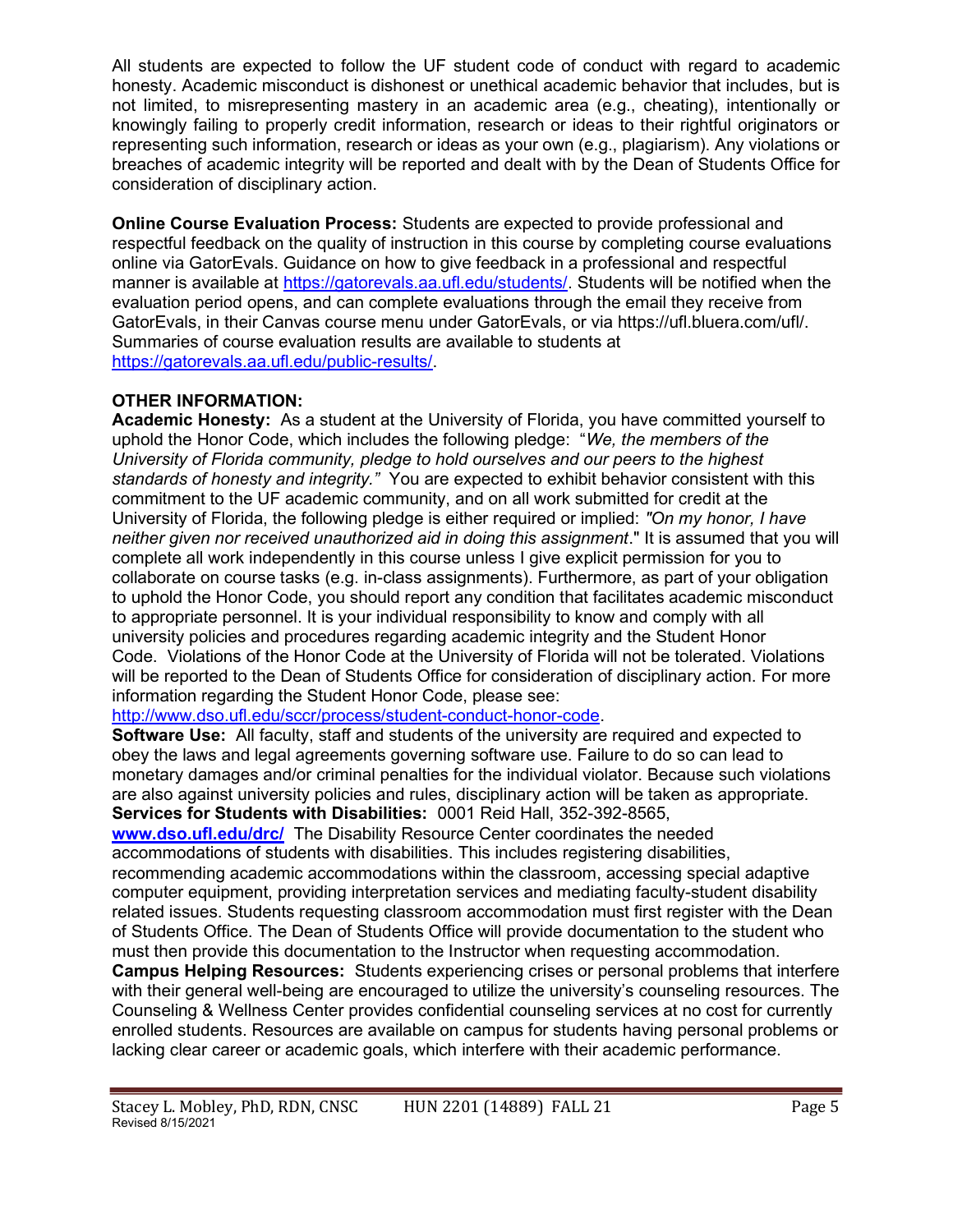- University Counseling & Wellness Center, 3190 Radio Road, 352-392-1575, www.counseling.ufl.edu/cwc/ where the following are available: Counseling Services, Groups and Workshops, Outreach and Consultation, Self-Help Library, Wellness Coaching. Please contact the University Police Department: 352-392-1111 or 9-1-1 for emergencies.
- U Matter We Care: Your well-being is important to the University of Florida. The U Matter, We Care initiative is committed to creating a culture of care on our campus by encouraging members of our community to look out for one another and to reach out for help if a member of our community is in need. If you or a friend is in distress, please contact umatter@ufl.edu so that the U Matter, We Care Team can reach out to the student in distress. A nighttime and weekend crisis counselor is available by phone at 352-392-1575. The U Matter, We Care Team can help connect students to the many other helping resources available including, but not limited to, Victim Advocates, Housing staff, and the Counseling and Wellness Center. Please remember that asking for help is a sign of strength. In case of emergency, call 9-1-1.
- Career Resource Center, First Floor JWRU, 392-1601, www.crc.ufl.edu/
- Sexual Assault Recovery Services (SARS): Student Health Care Center, 352-392-1161.
- University Police Department: 352-392-1111 (or 9-1-1 for emergencies). http://www.police.edu/
- E-learning technical support: 352-392-4357 (select option 2) or email to Learningsupport@ufl.edu. https://lss.at.ufl.edu/help.shtml.
- Library Support: http://cms.uflib.ufl.edu/ask. Receive assistance with respect to using the libraries or finding resources.
- University of Florida Complaints Policy: The University of Florida believes strongly in the ability of students to express concerns regarding their experiences at the University. The University encourages its students who wish to file a written complaint to submit that complaint directly to the department that manages that policy. A student who is unsure as to the official responsible for handling his or her particular complaint may contact the Ombuds office or the Dean of Students Office. For complaints that are not satisfactorily resolved at the department level or which seem to be broader than one department, students are encouraged to submit those complaints to one of the following locations: Ombuds:

http://www.ombuds.ufl.edu/, 31 Tigert Hall, 352-392-1308. The purpose of the Ombuds office is to assist students in resolving problems and conflicts that arise in the course of interacting with the University of Florida. By considering problems in an unbiased way, the Ombuds works to achieve a fair resolution and works to protect the rights of all parties involved. Dean of Students Office: http://www.dso.ufl.edu/, 202 Peabody Hall, 352-392-1261. The Dean of Students Office works with students, faculty, and families to address a broad range of complaints either through directly assisting the student involved to resolve the issue, working with the student to contact the appropriate personnel, or referring the student to resources or offices that can directly address the issue. Follow up is provided to the student until the situation is resolved. Additionally, the University of Florida regulations provide a procedure for filing a formal grievance in Regulation 4.012: http://regulations.ufl.edu/regulations/uf-4 student-affairs/

• In-class recordings: Students are allowed to record video or audio of class lectures. However, the purposes for which these recordings may be used are strictly controlled. The only allowable purposes are (1) for personal educational use, (2) in connection with a complaint to the university, or (3) as evidence in, or in preparation for, a criminal or civil proceeding. All other purposes are prohibited. Specifically, students may not publish recorded lectures without the written consent of the instructor. A "class lecture" is an educational presentation intended to inform or teach enrolled students about a particular subject, including any instructor-led discussions that form part of the presentation, and delivered by any instructor hired or appointed by the University, or by a guest instructor, as part of a University of Florida course. A class lecture does not include lab sessions, student presentations, clinical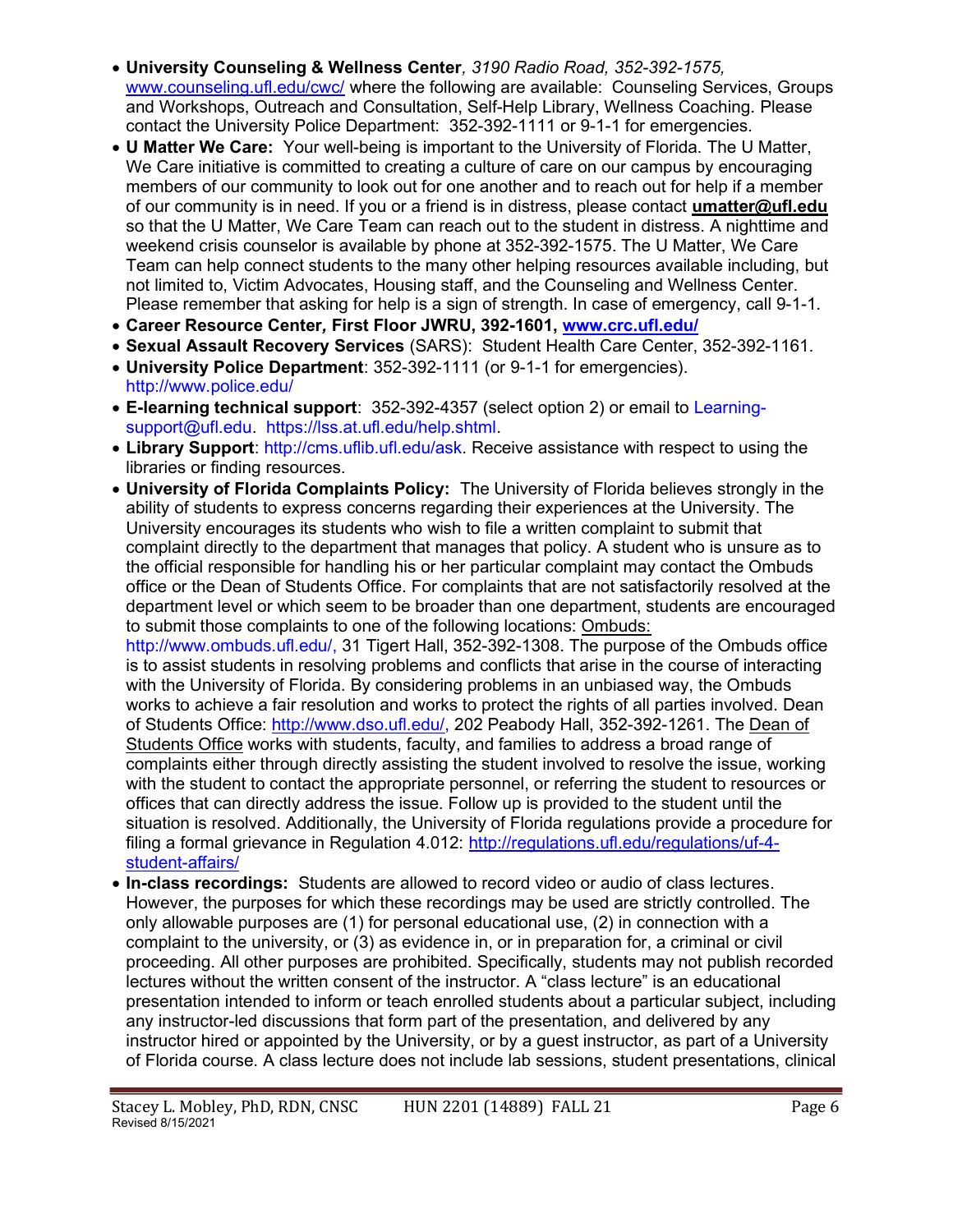presentations such as patient history, academic exercises involving solely student participation, assessments (quizzes, tests, exams), field trips, private conversations between students in the class or between a student and the faculty or lecturer during a class session. Publication without permission of the instructor is prohibited. To "publish" means to share, transmit, circulate, distribute, or provide access to a recording, regardless of format or medium, to another person (or persons), including but not limited to another student within the same class section. Additionally, a recording, or transcript of a recording, is considered published if it is posted on or uploaded to, in whole or in part, any media platform, including but not limited to social media, book, magazine, newspaper, leaflet, or third party note/tutoring services. A student who publishes a recording without written consent may be subject to a civil cause of action instituted by a person injured by the publication and/or discipline under UF Regulation 4.040 Student

## COVID 19 Policy and Procedures

In response to COVID-19, the following practices are in place to maintain your learning environment, to enhance the safety of our in-classroom interactions, and to further the health and safety of ourselves, our neighbors, and our loved ones.

- If you are not vaccinated, get vaccinated. Vaccines are readily available at no cost and have been demonstrated to be safe and effective against the COVID-19 virus. Visit this link for details on where to get your shot, including options that do not require an appointment: https://coronavirus.ufhealth.org/vaccinations/vaccine-availability/. Students who receive the first dose of the vaccine somewhere off-campus and/or outside of Gainesville can still receive their second dose on campus.
- You are expected to wear approved face coverings at all times during class and within buildings even if you are vaccinated. Please continue to follow healthy habits, including best practices like frequent hand washing. Following these practices is our responsibility as Gators.
	- $\circ$  Sanitizing supplies are available in the classroom if you wish to wipe down your desks prior to sitting down and at the end of the class.
	- o Hand sanitizing stations will be located in every classroom.
- If you sick, stay home and self-quarantine. Please visit the UF Health Screen, Test & Protect website about next steps, retake the questionnaire and schedule your test for no sooner than 24 hours after your symptoms began. Please call your primary care provider if you are ill and need immediate care or the UF Student Health Care Center at 352-392- 1161 (or email covid@shcc.ufl.edu) to be evaluated for testing and to receive further instructions about returning to campus. UF Health Screen, Test & Protect offers guidance when you are sick, have been exposed to someone who has tested positive or have tested positive yourself. Visit the UF Health Screen, Test & Protect website for more information.
	- $\circ$  Course materials will be provided to you with an excused absence, and you will be given a reasonable amount of time to make up work.
	- $\circ$  If you are withheld from campus by the Department of Health through Screen, Test & Protect you are not permitted to use any on campus facilities. Students attempting to attend campus activities when withheld from campus will be referred to the Dean of Students Office.
- Continue to regularly visit coronavirus. UFHealth.org and coronavirus. ufl.edu for up-todate information about COVID-19 and vaccination.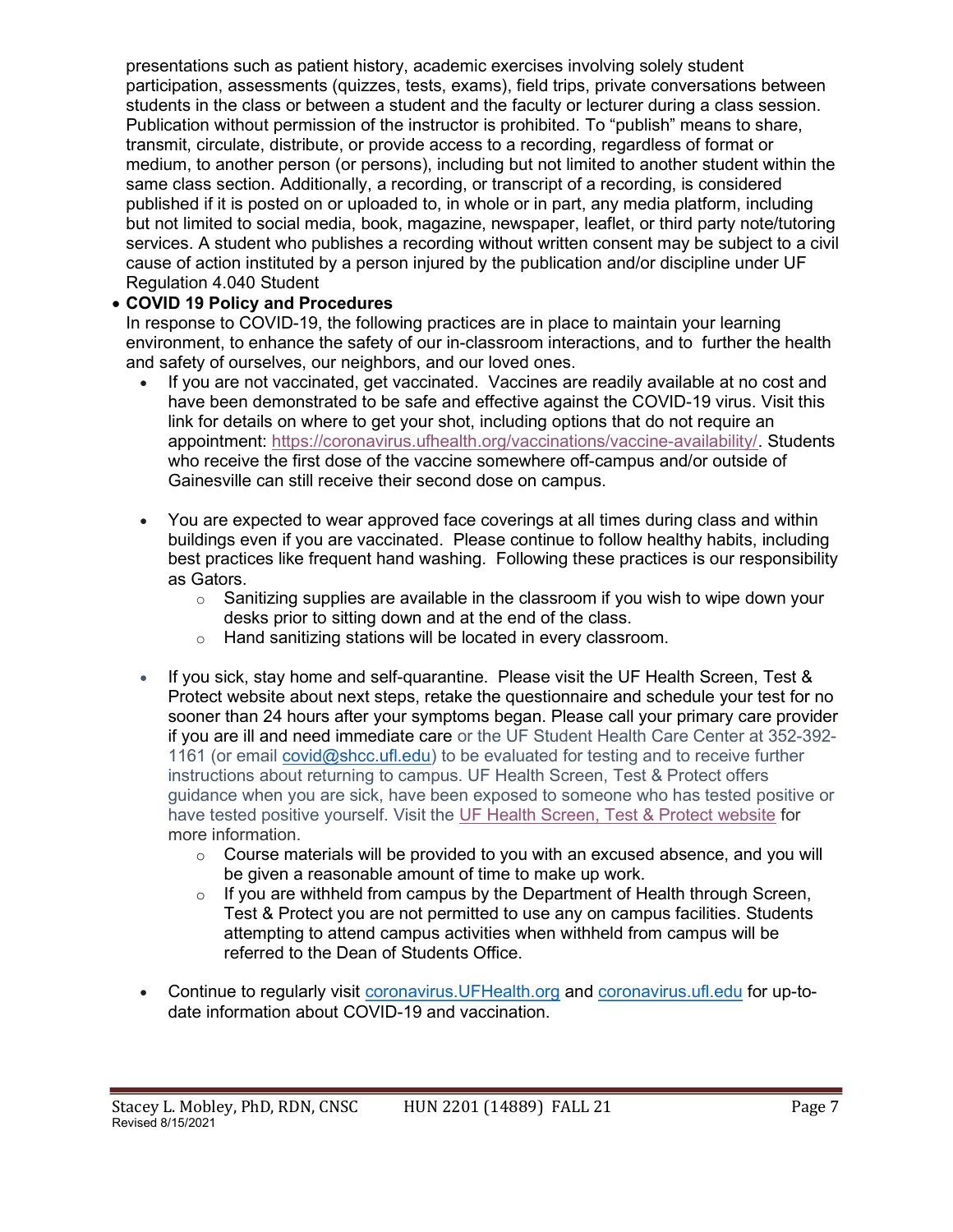## TENTATIVE COURSE OUTLINE

## (The instructor reserves the right to make changes to the course schedule if necessary. Other required reading may be assigned for each lecture.)

| <b>DATE</b>            | <b>TOPIC</b>                                                                                                                                                                                               |
|------------------------|------------------------------------------------------------------------------------------------------------------------------------------------------------------------------------------------------------|
| Week 1 (8/23/8-27)     | Intro to Nutritional Science; Misinformation and Nutrition Research Principles<br>Standards, Guidelines, and Dietary Guidance                                                                              |
| Week 2 (8/30-9/3)      | Standards, Guidelines, and Dietary Guidance (continued); Digestion and<br>Absorption <b>On-Line Quiz 1 (Opens Fri., 9/3 @ 11AM EST; Closes 9/5 @</b><br>1159PM)                                            |
| Week 3 (9/6-9/10)      | Digestion and Absorption (continued); Carbohydrates in the Diet<br>No class Mon., 9/6 (Labor Day); Assignment 1 Due 9/12 before 1159PM                                                                     |
| Week 4 (9/13-9/17)     | Carbohydrates Form and Function; Carbohydrates and Health (Diabetes,<br>Dental Caries, Ketosis, etc.) <b>EXAM 1 (In-class; Fri., 9/17 @ 930AM)</b>                                                         |
| Week 5 (9/20-9-24)     | Protein in the Diet; Protein Form and Function; Proteins and Health<br>(Vegetarianism, Inborn Errors of Metabolism, Genetically Modified Organisms,<br>etc.); Lipids in the Diet; Lipids Form and Function |
| Week 6 (9/27-10/1)     | Lipids Form and Function (cont.); Lipids and Health (Cardiovascular Disease;<br>Inflammation, etc.); On-Line Quiz 2 (Opens Fri., 10/1 @ 11AM EST; Closes<br>10/3 @ 1159PM)                                 |
| Week 7 (10/4-10/8)     | Lipids and Health (Cardiovascular Disease; Inflammation, etc.); Intro to Energy<br>and Metabolism; No class Fri., 10/8 (Homecoming)                                                                        |
| Week 8 (10/11-10/15)   | Energy and Metabolism; Energy and Health (Obesity and Eating Disorders)<br>EXAM 2 (In-class; Fri., 10/15 @ 930AM)                                                                                          |
| Week 9 (10/18- 10/22)  | Energy and Health (cont.); Weight Management; <b>Assignment 2 Due 10/24</b><br>before 1159PM                                                                                                               |
| Week 10 (10/25- 10/29) | Introduction to Vitamins and Minerals; Water-Soluble Vitamins- Form,<br>Functions, Deficiencies, and Health; On-Line Quiz 3 (Opens Fri., 10/29 @<br>11AM EST; Closes 10/31 @ 1159PM)                       |
| Week 11 (11/1-11/5)    | Water-Soluble Vitamins- Form, Function, Deficiencies, and Health (cont.); Intro<br>to Fat-Soluble Vitamins                                                                                                 |
| Week 12 (11/8-11/12)   | Fat-Soluble Vitamins- Form, Functions, Deficiencies, and Health; Intro to<br>Macrominerals; <i>On-Line Quiz 4 (Opens Fri., 11/12 @ 11AM EST; Closes</i><br>11/14 @ 1159PM)                                 |
| Week 13 (11/15-11/19)  | Macrominerals- Form, Functions, Deficiencies, and Health<br>EXAM 3 (In-class; Fri., 11/19 @ 930AM)                                                                                                         |
| Week 14 (11/22-11/26)  | Macrominerals- Form, Functions, Deficiencies, and Health; Intro to Trace<br>Minerals No classes Wed., 11/24 and Fri., 11/26 (Thanksgiving Break)                                                           |
| Week 15 (11/29-12/3)   | Trace Minerals- Form, Functions, Deficiencies, and Health                                                                                                                                                  |